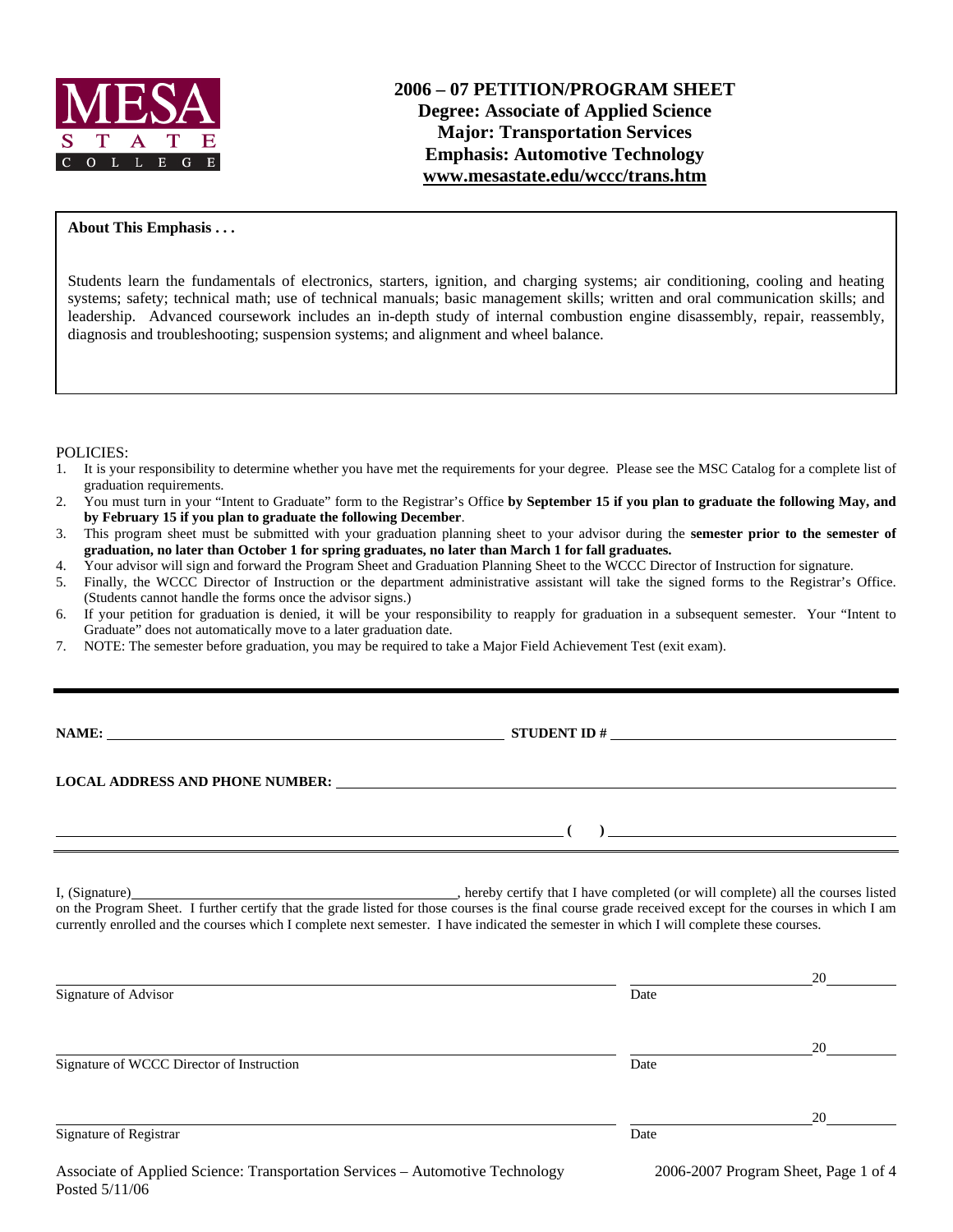- A cumulative grade point average of 2.0 or higher must be maintained for all courses taken and a "C" or better must be achieved in each course which comprises the area of emphasis or specialization for TSTA, TSTC, TSTD and TSTG.
- It is recommended that students work closely with a faculty advisor when selecting appropriate courses and scheduling classes.

| <b>GENERAL EDUCATION</b> (18 Semester Hours)                                                   |     |            |                |      |      |            |                                                                                  |     |        |       |      |      |           |
|------------------------------------------------------------------------------------------------|-----|------------|----------------|------|------|------------|----------------------------------------------------------------------------------|-----|--------|-------|------|------|-----------|
| Course                                                                                         | No. | Credit     | Grade          | Term | Year | Trns/Subs  | Course                                                                           | No. | Credit | Grade | Term | Year | Trns/Subs |
| <b>English</b> (6 semester hours)                                                              |     |            |                |      |      |            | Social and Behavioral Science, Humanities or Selected Speech                     |     |        |       |      |      |           |
| ENGL                                                                                           |     | $111 \t 3$ |                |      |      |            | <b>Courses</b> (6 semester hours)                                                |     |        |       |      |      |           |
| ENGL                                                                                           |     |            |                |      |      | $112 \t 3$ |                                                                                  |     |        |       |      |      |           |
|                                                                                                |     |            |                |      |      |            |                                                                                  |     |        |       |      |      |           |
| Mathematics - MATH 113 or UTEC 107 (4 semester hours)<br><b>Kinesiology</b> (2 semester hours) |     |            |                |      |      |            |                                                                                  |     |        |       |      |      |           |
|                                                                                                |     |            | $\overline{4}$ |      |      |            | <b>KINE/HPWA</b>                                                                 | 100 |        |       |      |      |           |
|                                                                                                |     |            |                |      |      |            | <b>KINA/HPWE</b>                                                                 |     |        |       |      |      |           |
|                                                                                                |     |            |                |      |      |            | See the M.S.C. catalog for the list of approved KINA/HPWE/Selected DANC courses. |     |        |       |      |      |           |

### **Associate of Applied Science: Transportation Services – Automotive Technology Course Requirements** (56 Semester Hours)

| <b>Required Courses:</b> (26 semester hours) |       |                |                                                                        |      |      |           |             |            |        |                                                                                                                       |      |      |           |
|----------------------------------------------|-------|----------------|------------------------------------------------------------------------|------|------|-----------|-------------|------------|--------|-----------------------------------------------------------------------------------------------------------------------|------|------|-----------|
| Course                                       | No.   | Credit         | Grade                                                                  | Term | Year | Trns/Subs | Course      | <u>No.</u> | Credit | Grade                                                                                                                 | Term | Year | Trns/Subs |
| <b>TSTC</b>                                  | 100   |                | $\frac{1}{\sqrt{2}}$ and $\frac{1}{\sqrt{2}}$ and $\frac{1}{\sqrt{2}}$ |      |      |           | <b>TSTC</b> | <u>171</u> |        | $\frac{2}{\sqrt{2}}$ $\frac{1}{\sqrt{2}}$ $\frac{1}{\sqrt{2}}$                                                        |      |      |           |
| <b>TSTC</b>                                  | - 101 | $\frac{2}{2}$  |                                                                        |      |      |           | <b>TSTC</b> | <u>180</u> |        | <u> 1 -  Le  -  Le  -  Le  -  Le  -  Le  -  Le  -  Le  -  Le  -  Le  -  Le  -  Le  -  Le  -  Le  -  Le  -  Le  - </u> |      |      |           |
| <b>TSTC</b>                                  | - 110 |                |                                                                        |      |      |           | <b>TSTC</b> | 190        |        | $1$ and $1$ and $1$ and $1$ and $1$ and $1$                                                                           |      |      |           |
| <b>TSTC</b>                                  | 130   | $\frac{2}{2}$  | <u> 1999 - Andrea Maria Alemania, primeira a pre</u>                   |      |      |           | <b>UTEC</b> | 120        |        | $\frac{3}{2}$ $\frac{1}{2}$ $\frac{1}{2}$ $\frac{1}{2}$ $\frac{1}{2}$                                                 |      |      |           |
| <b>TSTC</b>                                  | - 140 |                |                                                                        |      |      |           | <b>UTEC</b> | 150        |        | $\frac{3}{2}$ $\frac{1}{2}$ $\frac{1}{2}$ $\frac{1}{2}$ $\frac{1}{2}$                                                 |      |      |           |
| <b>TSTC</b>                                  | 160   | $\overline{2}$ |                                                                        |      |      |           | <b>UTEC</b> | <u>220</u> |        | $\overline{3}$                                                                                                        |      |      |           |
| <b>TSTC</b>                                  | 170   |                | $\frac{1}{\sqrt{2}}$ and $\frac{1}{\sqrt{2}}$ and $\frac{1}{\sqrt{2}}$ |      |      |           | WELD        | 151        |        | $\mathbf{1}$ and $\mathbf{1}$ and $\mathbf{1}$ and $\mathbf{1}$                                                       |      |      |           |
|                                              |       |                |                                                                        |      |      |           | WELD        | 151L       |        |                                                                                                                       |      |      |           |
|                                              |       |                |                                                                        |      |      |           |             |            |        |                                                                                                                       |      |      |           |

Choose 30 semester hours from: TSTA 245, TSTA 247, TSTA 265, TSTA 267, TSTA 275, TSTA 287, TSTD 285, TSTG 115, TSTG 135, TSTG 140, TSTG 170, TSTG 175, TSTG 195, TSTG 240, TSTG 270

| Course | No. | Credit Grade Term |  | Year Trns/Subs | Course | <u>No.</u> |  |  | Credit Grade Term Year Trns/Subs |
|--------|-----|-------------------|--|----------------|--------|------------|--|--|----------------------------------|
|        |     |                   |  |                |        |            |  |  |                                  |
|        |     |                   |  |                |        |            |  |  |                                  |
|        |     |                   |  |                |        |            |  |  |                                  |
|        |     |                   |  |                |        |            |  |  |                                  |
|        |     |                   |  |                |        |            |  |  |                                  |
|        |     |                   |  |                |        |            |  |  |                                  |
|        |     |                   |  |                |        |            |  |  |                                  |
|        |     |                   |  |                |        |            |  |  |                                  |

### **GENERAL EDUCATION** (18 Semester Hours)

**English – 6** Semester Hours ENGL 111 **and** ENGL 112

**Mathematics – 4** semester hours UTEC 107 or MATH 113

**Social and Behavioral Science, Humanities, or Selected Speech Courses – 6** semester hours (See current MSC catalog for the approved list of courses that fulfill this requirement.)

**Kinesiology – 2** semester hours KINE/HPWA 100 and one KINA/HPWE/Selected DANC course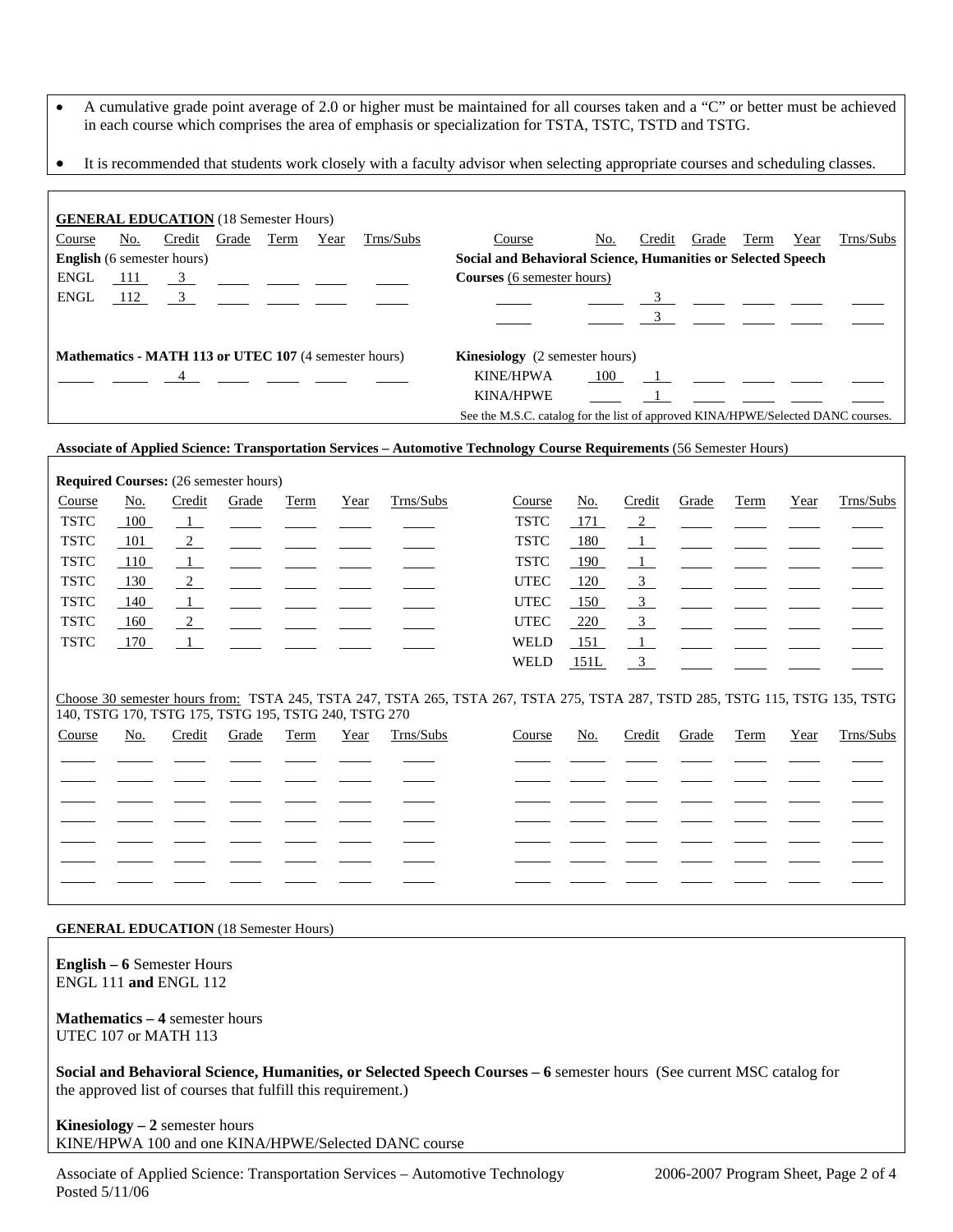**Associate of Applied Science in Transportation Services – Automotive Technology** (56 Semester Hours)

| Required Courses: (26 semester hours)            |                                             |
|--------------------------------------------------|---------------------------------------------|
| TSTC 100 Introduction to Transportation Services |                                             |
| TSTC 101 Vehicle Service and Inspection          |                                             |
| TSTC 110 Engine Fundamentals                     |                                             |
| <b>TSTC 130 Electrical Fundamentals</b>          |                                             |
| <b>TSTC 140 Drive Train Fundamentals</b>         |                                             |
| <b>TSTC 160 Electronic Control Systems</b>       |                                             |
| <b>TSTC 170 Chassis Fundamentals</b>             |                                             |
| <b>TSTC 171 Brake System Fundamentals</b>        |                                             |
| TSTC 180 Fuel System Fundamentals                |                                             |
| TSTC 190 Climate Control Fundamentals            |                                             |
| UTEC 120 Industrial Safety Practices             |                                             |
| UTEC 150 Fluid Power                             |                                             |
| UTEC 220 Industry Employment Practices           |                                             |
| WELD 151 Industrial Welding                      |                                             |
| WELD 151L Industrial Welding Laboratory          |                                             |
| Choose 30 semester hours from:                   |                                             |
| <b>TSTA 245 Manual Drive Trains</b>              | <b>TSTG 135 Electrical Component Repair</b> |
| TSTA 247 Automatic Drive Train Service           | TSTG 140 Job Shop                           |
| TSTA 265 Engine Control Services                 | TSTG 170 Practical Application              |
| TSTA 267 Body and Chassis Controls               | TSTG 175 Hydraulic Brake Service            |
| TSTA 275 Alignment and Suspension Service        | <b>TSTG 195 Climate Control Service</b>     |
| TSTA 287 Engine Performance and Emissions        | TSTG 240 Advanced Job Shop                  |
| TSTD 285 Diesel Fuel Injection                   | <b>TSTG 270 Advanced Practical</b>          |
| TSTG 115 Gas Engine Reconditioning               | Applications                                |

• Additional expenses – Students entering the program may be required to purchase or have hand tools and appropriate clothing and safety gear with a total cost of approximately \$1675.00. This does not include cost of required textbooks. These costs may vary with student need and brand or quality of tools or equipment purchased. All safety glasses must meet the minimum industry safety standard of Z-87 with side shields.

• Please see faculty advisor for approved electives.